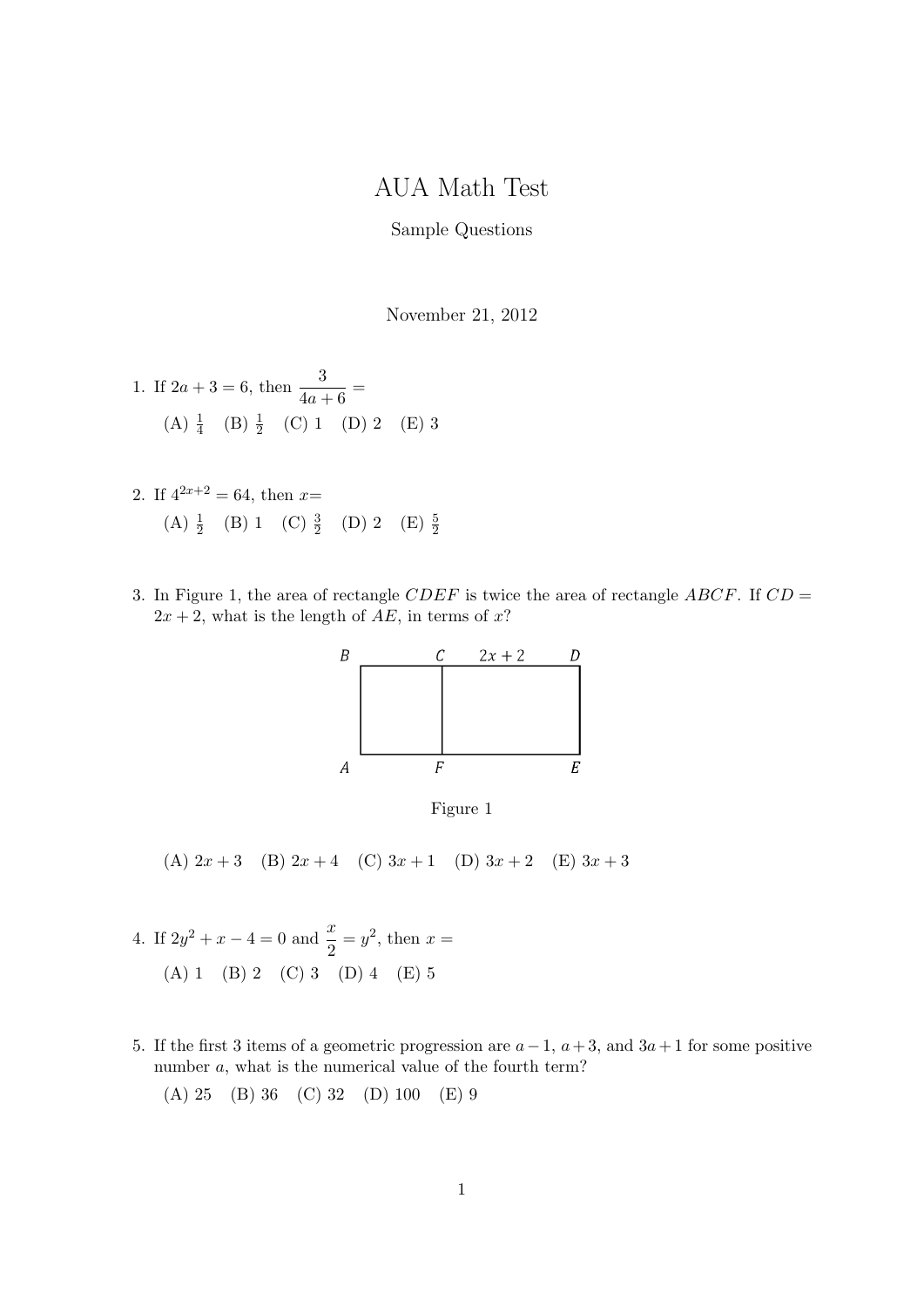6. In Figure 2, if congruent right triangles ABD and DCA share leg AD, then what is angle  $x$ ?



Figure 2

 $(A) 90^\circ$  $(B) 100^\circ$  $(C)$  110 $^{\circ}$  $(D) 120^\circ$  $(E)$  130 $^{\circ}$ 

7. Which of the following numbers is closest to

$$
\frac{\log_3 81}{\log_4 1024}
$$

(A) 0.6 (B) 0.8 (C) 1.2 (D) 1.3 (E) 0.4

- 8. If  $a \downarrow b = \sqrt[b]{a}$ , then  $10 \downarrow 3 =$ (A) 1.12 (B) 1.69 (C) 2.15 (D) 2.71 (E) 3.33
- 9. Which of the following ordered pairs  $(x, y)$  is the solution to the system of equations  $x + 2y = 5$  and  $x - 2y = 9$ ? (A)  $(-7, -1)$  (B)  $(-1, 7)$  (C)  $(7, -1)$  (D)  $(-7, 1)$  (E)  $(1, 7)$
- 10. Which of the following lines is parallel to  $y = -2x + 3$  and has a y-intercept of 4 ? (A)  $y = -2x + 4$  (B)  $y = -2x - 4$  (C)  $y = 2x - 4$  (D)  $y = 2x + 4$  (E)  $y = \frac{1}{2}$  $rac{1}{2}x + 4$
- 11. In Figure 3 the area of quadrilateral ABCD is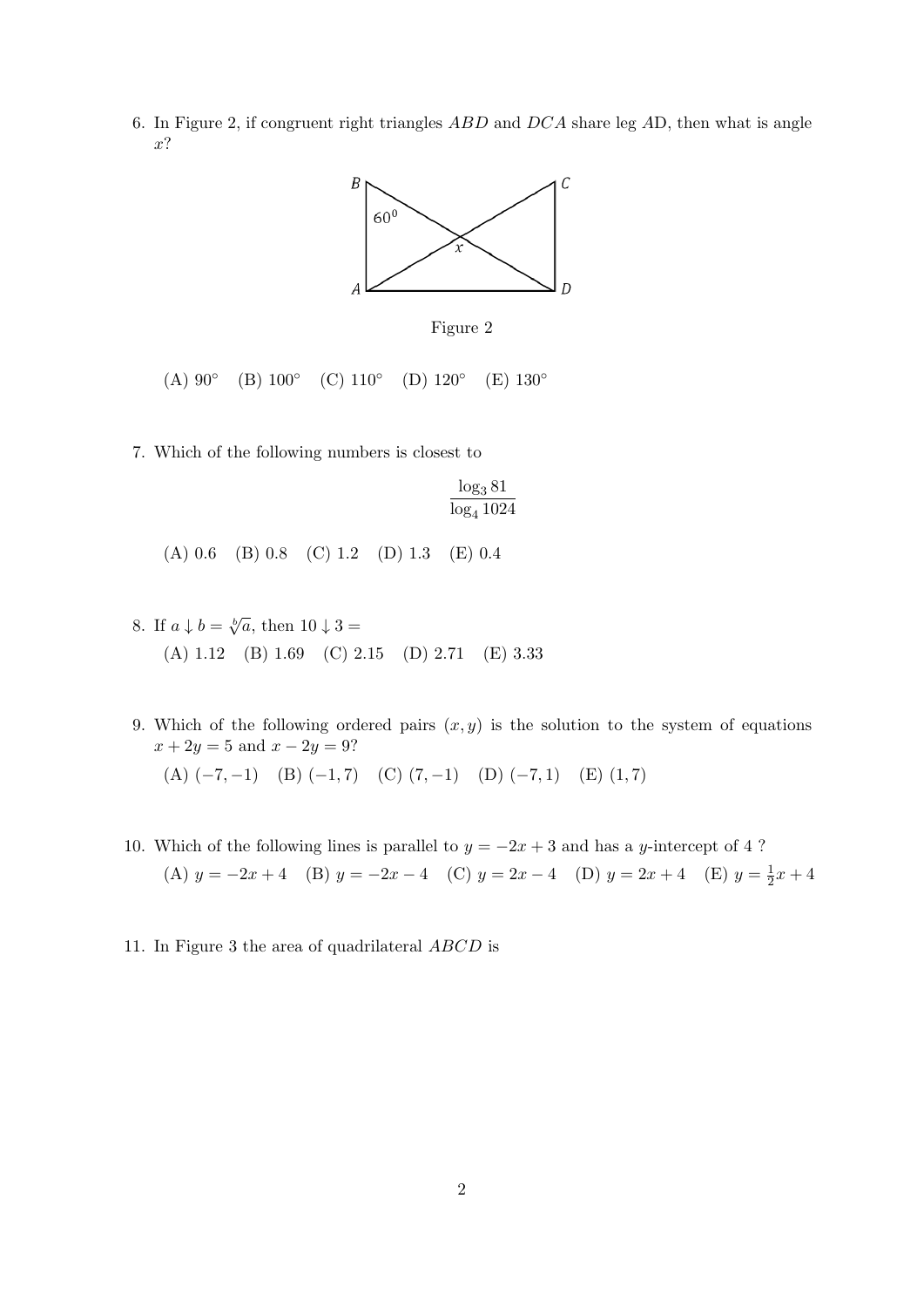



(A) 32 (B) 33 (C) 34 (D) 35 (E) 36

- 12. If  $f(x) = x^2 + x$  and  $g(x) = \sqrt{x}$ , then  $f(g(3))$  is closest to (A) 1.73 (B) 3.46 (C) 4.73 (D) 7.34 (E) 12.00
- 13. At a certain software company, the cost C of developing and producing a computer software program is related to the number of copies produced,  $x$ , and by the equation  $C = 30,000 + 2x$ . The company's total revenues R is related to the number of copies produced and by the equation  $R = 6x - 10,000$ . How many copies must the company produce so that the revenue is equal to the cost?

(A) 5, 000 (B) 6, 000 (C) 7, 500 (D) 9, 000 (E) 10, 000

14. If the two squares shown in Figure 4 are identical, what is the degree measure of angle exterior CDE?



(A) 120 (B) 135 (C) 150 (D) 165 (E) 175

15. Points  $A($ √  $(2, 4), B(6, -)$ √ 3), and  $C$  are collinear. If  $B$  is the midpoint of line segment  $AC$ , what are the approximate  $(x, y)$  coordinates of point C?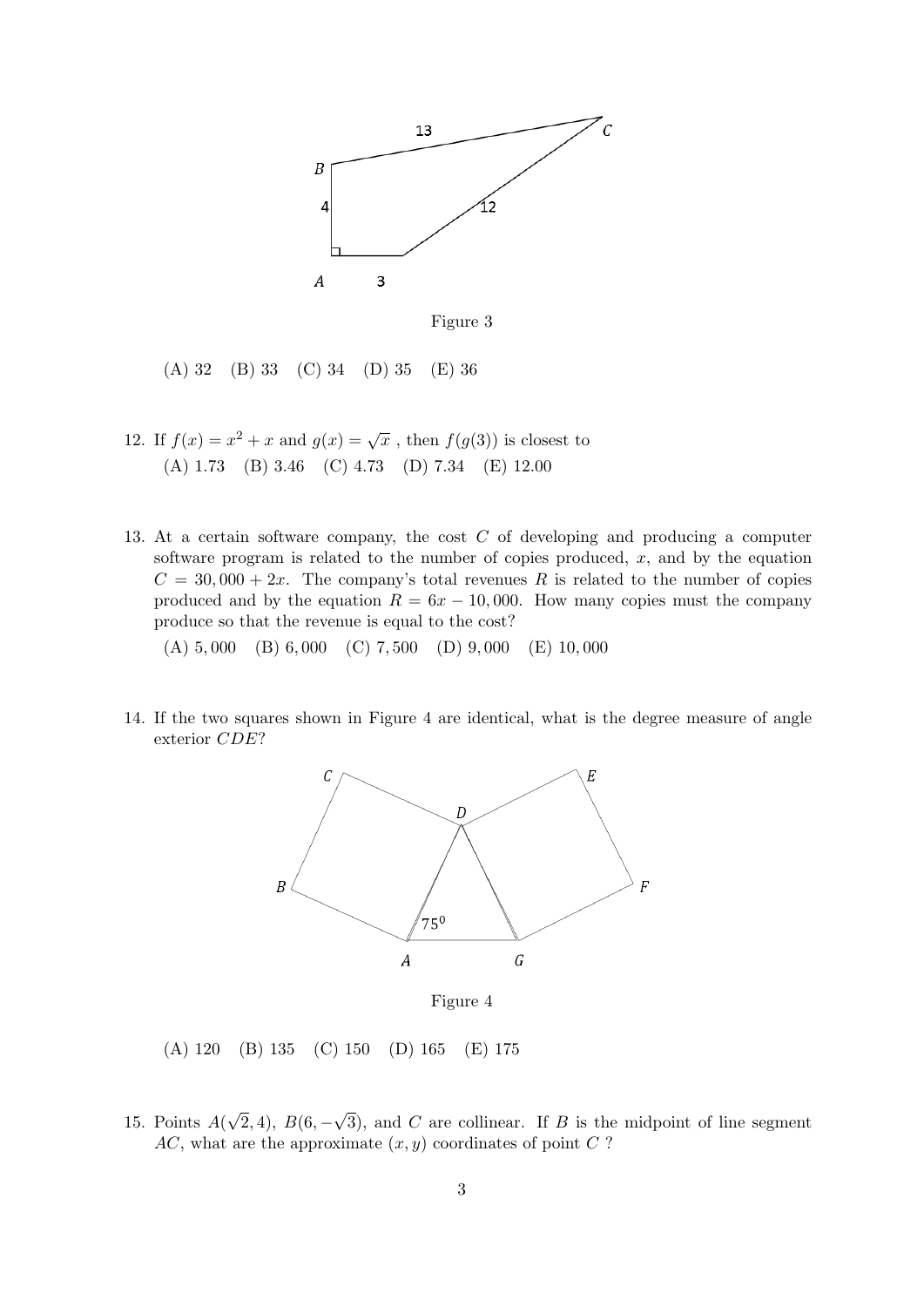(A) (3.71, 1.13) (B) (3.71, 5.73) (C) (7.41, −7.46) (D) (10.59, −7.46) (E) (10.59, 5.73)

- 16. Find the values of x satisfying the equation  $4 + x^2 = 2x^2 5$ ? (A)  $x = 3$  (B)  $x = -3$  (C)  $x = \pm 3$  (D)  $x = -1$  (E)  $x = 1$
- 17. Which of the following triples can be the lengths of the sides of a triangle? (A)  $2, 3, 5$  (B)  $1, 4, 2$  (C)  $7, 4, 4$  (D)  $5, 6, 12$  (E)  $9, 20, 8$
- 18. In Figure 5, if the straight line L has a slope of 1 and passes through the origin, which of the following points has  $(x, y)$  coordinates such that  $\frac{x}{y} > 1$ ?



Figure 5

- (A)  $A$  (B)  $B$  (C)  $C$  (D)  $D$  (E)  $E$
- 19. On a recent chemistry test, the average (arithmetic mean) score among 5 students was 83, where the lowest and highest possible scores are 0 and 100, respectively. If the teacher decides to increase each student's score by 2 points, and if none of the students originally scored more than 98, which of the following must be true?

I. After the scores are increased, the average score is 85.

II. When the scores are increased, the difference between the highest and lowest scores increases.

III. After the increase, all 5 scores are greater than or equal to 25.

(A) I only (B) II only (C) I and II only (D) I and III only (E) I, II and III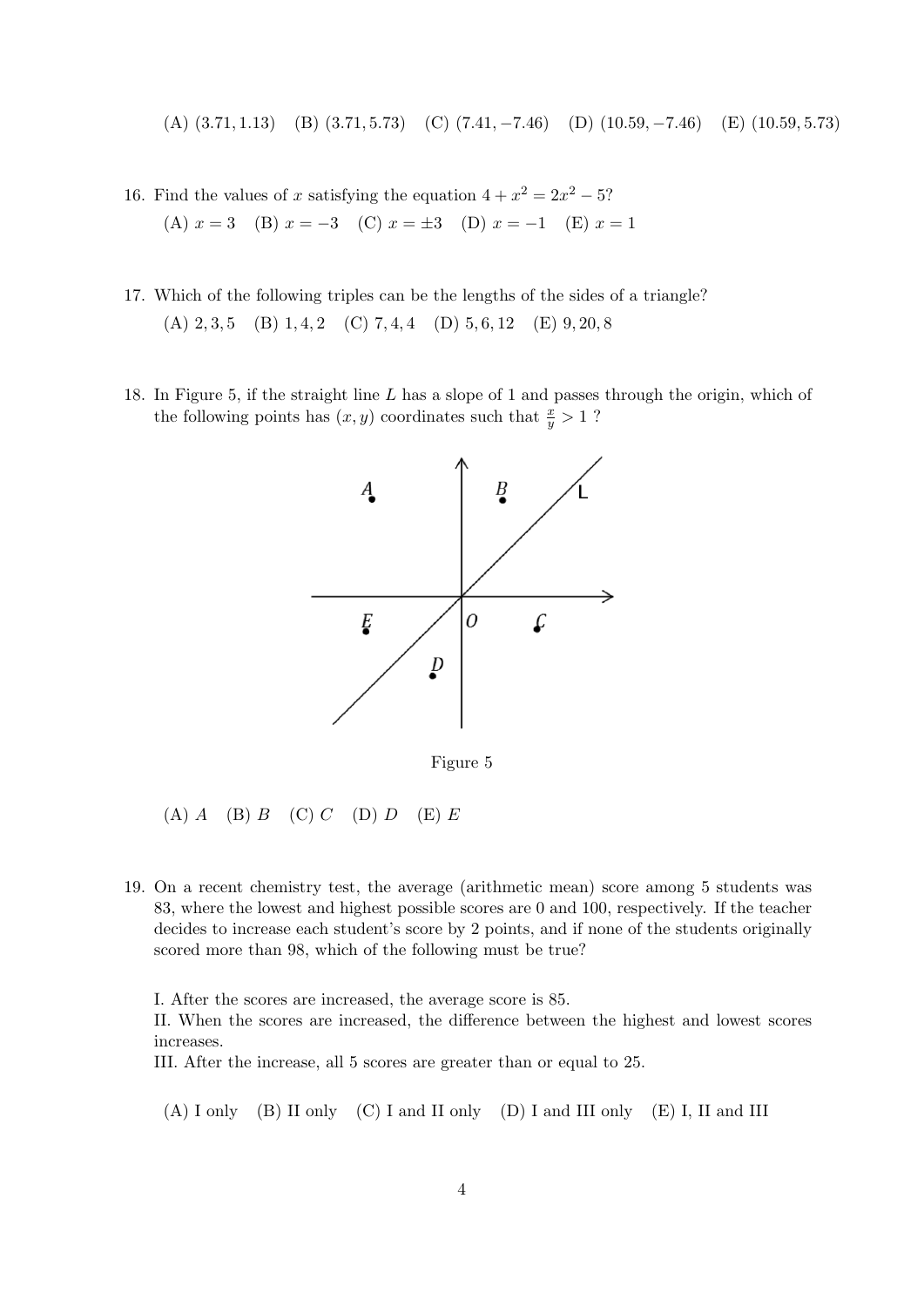20. Calculate the expression  $1 - 2\sin^2\theta - 2\cos^2\theta$  $(A) -2 (B) -1 (C) 0 (D) 1 (E) 2$ 

21. If 
$$
f(x) = x^2 - 1
$$
,  $g(x) = (x - 1)^{(-1)}$ , and  $x \neq 1$ , then  $f(x)g(x) =$   
(A)  $2x + 1$  (B)  $x + 1$  (C)  $x - 1$  (D)  $x^3 - 1$  (E)  $2x - 1$ 

22. In Figure 6,  $AE$  is parallel to  $BD$ . What is the length of  $ED$ ?





- (A)  $\frac{8}{5}$  (B)  $\frac{8}{3}$  (C)  $\frac{3}{8}$  (D)  $\frac{5}{3}$  (E)  $\frac{4}{3}$
- 23. If x and  $f(x)$  are real, what is the domain of  $f(x) = \sqrt{x^2 4}$ ?
	- (A) All real numbers
	- (B) All x such that  $x \geq 2$
	- (C) All x such that  $x \leq 2$
	- (D) All x such that  $-2 \le x \le 2$
	- (E) All x such that  $x \le -2$  or  $x \ge 2$
- 24. What is the area of the triangle with vertices  $(1, 1), (3, 1),$  and  $(5, 7)$ ? (A) 6 (B) 7 (C) 9 (D) 10 (E) 12
- 25. If  $f(x) = \frac{1}{x}$ , and  $0 < x < 1$ , what is the range of  $f(x)$ ?
	- (A) All real numbers
	- (B) All real numbers between 0 and 1
	- (C) All real numbers greater than 0
	- (D) All real numbers greater than 1
	- (E) All real numbers greater than or equal to 1

26. The equation  $x^2 = y^2$  is represented by which of the following graphs?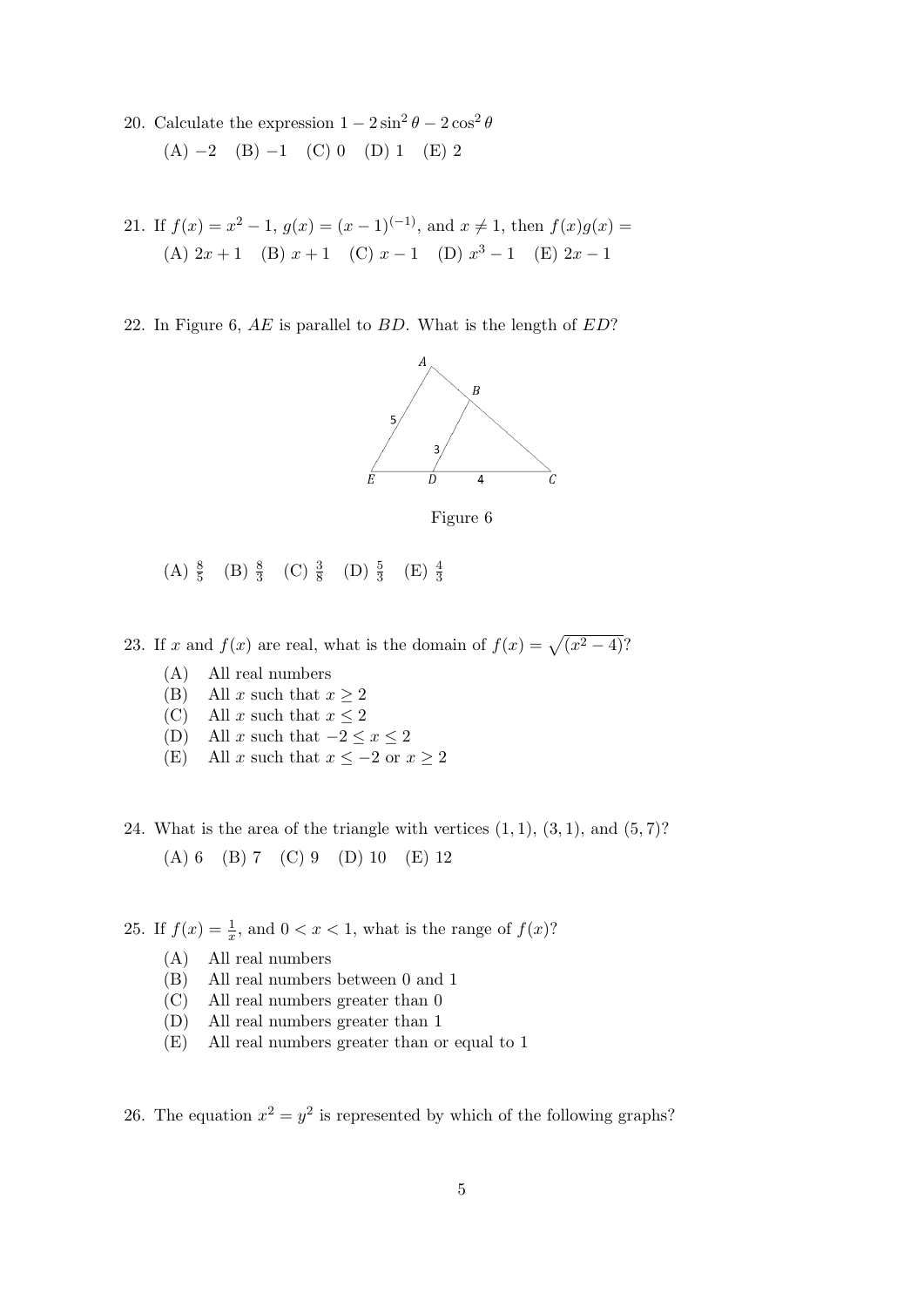

- 27. Calculate  $3 2 \log_{10} 5 \log_{10} 4$ (A) 1.8 (B) 1.5 (C) 2 (D) 1 (E)  $-1$
- 28. Find the x-intercepts of function  $f(x) = 3x^2 24x + 45$ (A)  $-3,5$  (B) 2, 4 (C) 5, 9 (D) 3, 5 (E)  $-5,9$
- 29. Solve for x the following equation  $\log_{16} x + \log_4 x + \log_2 x = 7$ (A) 14 (B) 16 (C) 18 (D) 20 (E) 10
- 30. Calculate the length of vector  $\overrightarrow{AB}$  knowing that its head is  $A = (3, -1)$  and its tail is  $B = (-2, 4).$ (A) 2 (B)  $\sqrt{50}$  (C) 1 (D)  $\sqrt{3}$  (E)  $\sqrt{25}$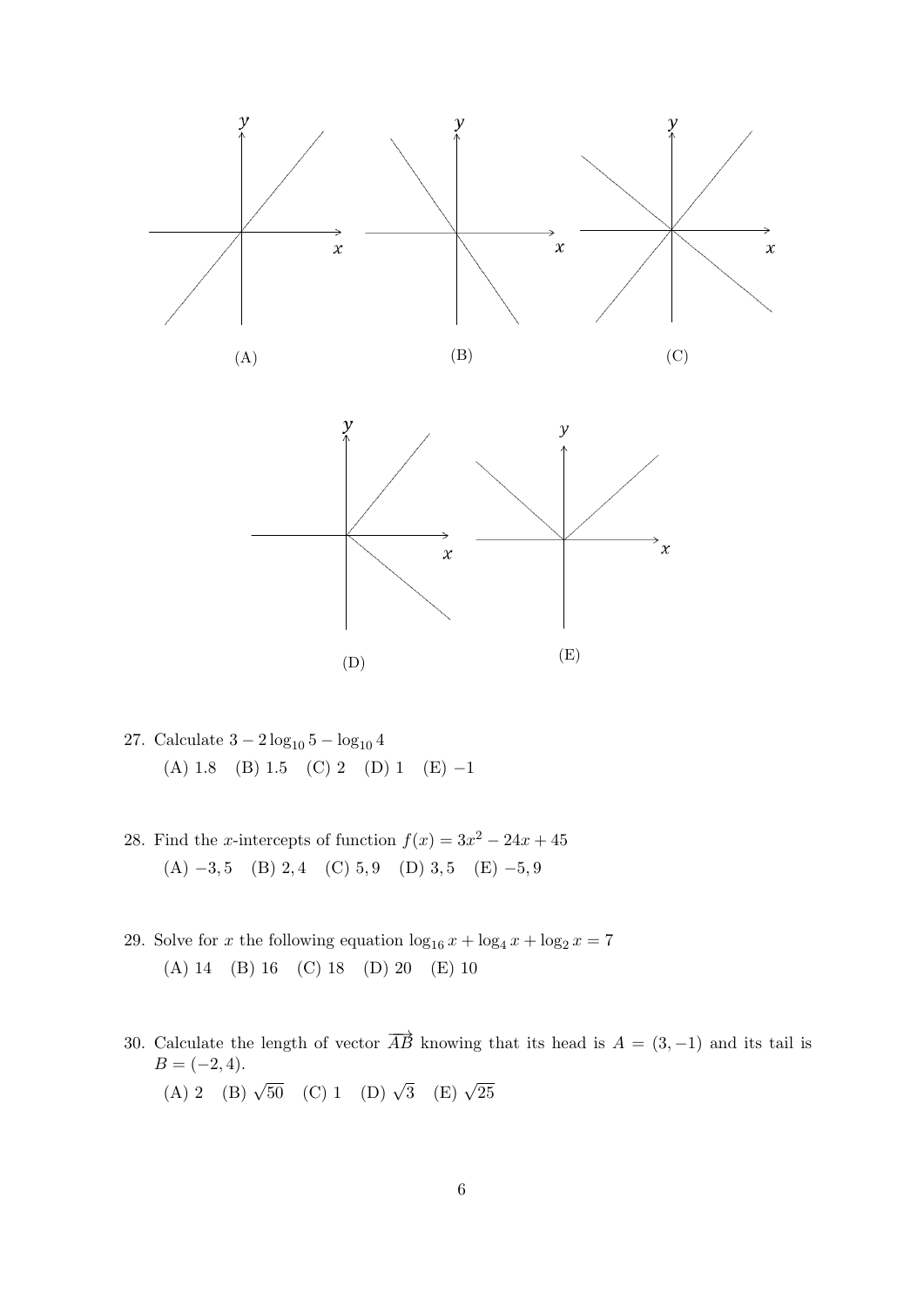31. In the figure below, when  $\overrightarrow{OB}$  is subtracted from  $\overrightarrow{OA}$ , what is the length of the resultant vector?



Figure 7

(A) 3 (B) 4.1 (C) 5 (D) 8.9 (E) 13.9

32. Calculate

$$
\log_b b^{21} (\log_b b^{10} - \log_b 1 - \log_b b)
$$
\n(A) 210 (B) 221 (C) 198 (D) 212 (E) 189

- 33.  $X = \{2, 4, 6, 8, 10\}$   $Y = \{1, 2, 3, 4, 5, 6\}$   $Z = \{3, 4, 6, 7, 10\}$ Find  $(X \cup Y) \cap Z$ (A)  $\{1, 2, 3, 10\}$  (B)  $\{3, 4, 6, 10\}$  (C)  $\{7, 10, 11\}$  (D)  $\{2, 4, 6, 8\}$  (E)  $\{1, 3, 8, 10\}$
- 34. If  $U = \{\text{integers less than } 20\}$  and  $P = \{\text{prime numbers less than } 20\}$ , then which of the following sets overlaps with P, and is also a part of  $U$ ?
	- (A)  $Q = \{$ even numbers less than 20 $\}$
	- (B)  $R = \{\text{multiples of } 4\}$
	- (C)  $S = \{\text{factors of } 36\}$
	- (D) All of the above
	- (E) None of the above
- 35. The distance from home to school is  $280 \, \text{m}$ . The older brother takes 300 fewer steps than his younger brother to cover the same distance from home to school. The older brother's steps are 30 cm longer than his younger brother's. Determine the older brother's step size.

(A) 70 cm (B) 60 cm (C) 65 cm (D) 75 cm (E) 80 cm